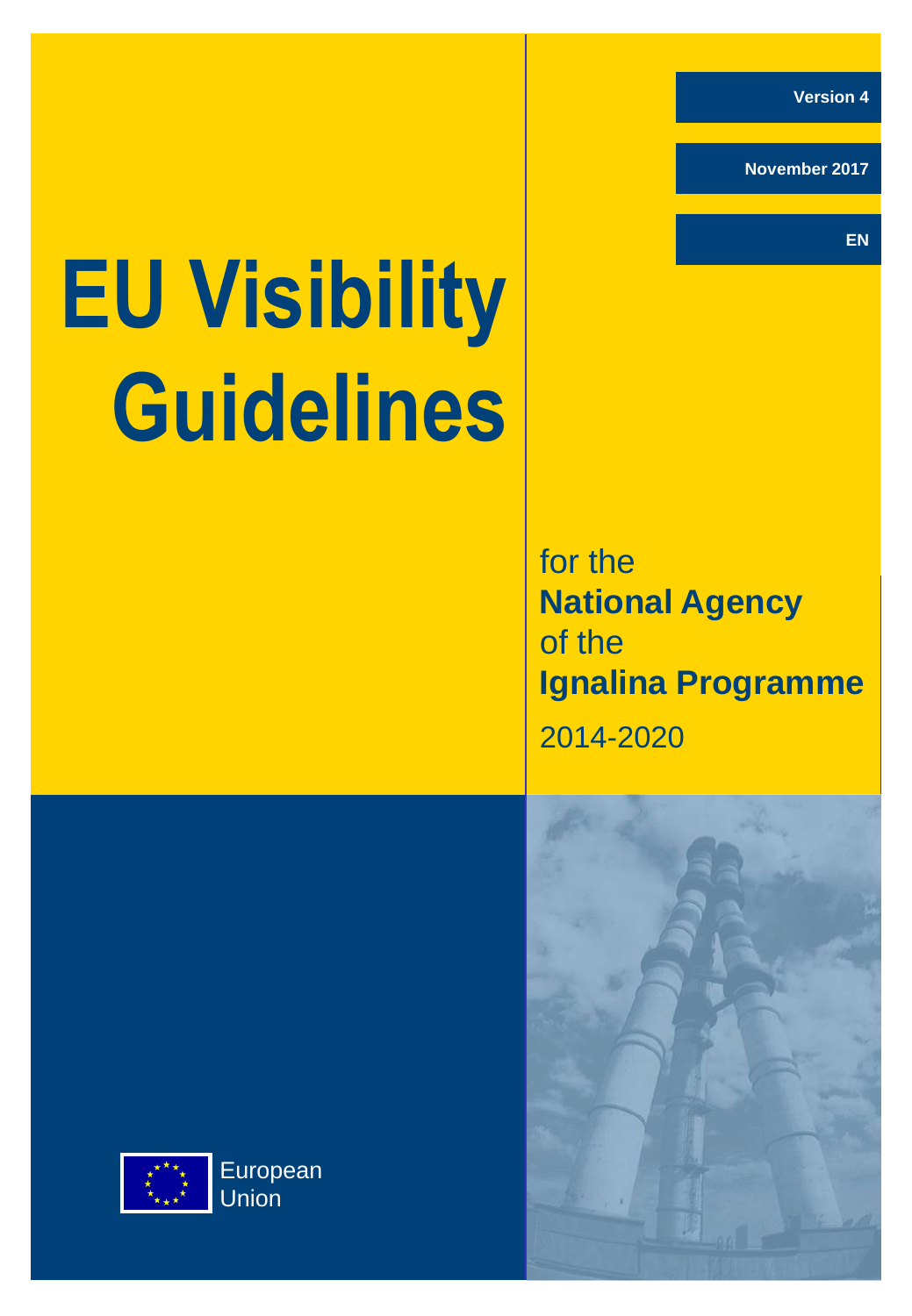### **Contents**

### 1. Introduction

- 2. Compulsory visibility
	- A. Display panels
	- B. Commemorative plaques
	- C. Press information
	- D. Leaflets and brochures
	- E. Stickers and labels
	- F. Web pages and audio-visual
- 3. Conditional visibility

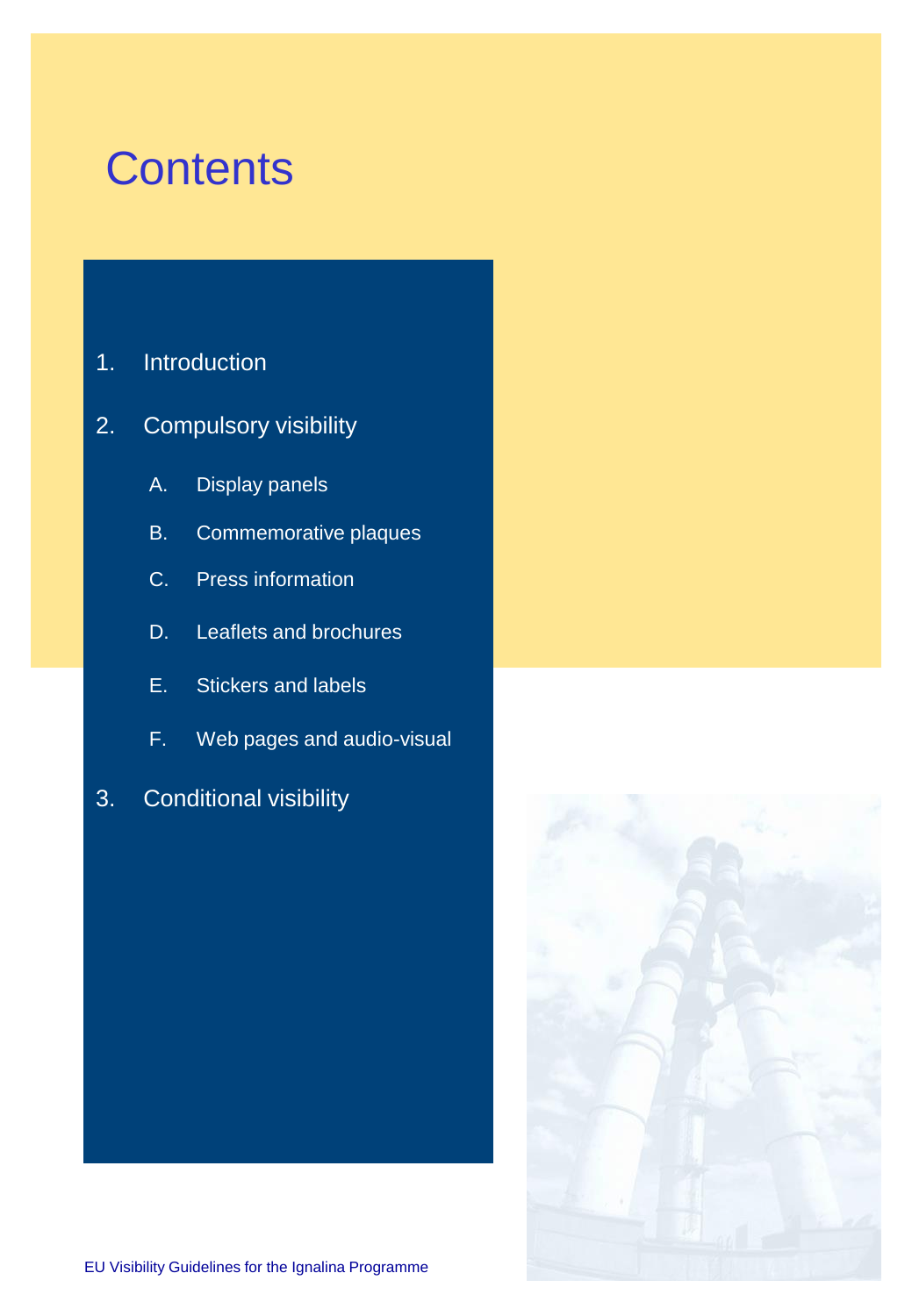# **1 Introduction**

These guidelines have been drawn up to ensure that European Union (EU) support is visibly acknowledged in projects that are wholly or partially funded by the Ignalina Programme through the National Agency. The National Agency of the 2014-2020 Ignalina Programme is the Central Project Management Agency (CPMA).

The guidelines are for the use of all participants in such projects, including the National Agency itself, and they should normally be referred to in the resulting contracts and grant agreements. In consultation with the National Agency, the visibility measures set out in the guidelines may be adapted to the nature of the project concerned. In all cases the provisions of specific contracts and grant agreements prevail.

Overall responsibility for enforcing the EU visibility requirements rests with the National Agency. However, at the project level, visibility is the responsibility of the project beneficiary in either adopting the appropriate measures directly or ensuring that the relevant contractor is doing so (by analogy, the same responsibility applies respectively to supervisory institutions and executing entities in projects funded by direct grants).

Note that these guidelines apply only to Ignalina Programme projects implemented through the National Agency; different provisions apply to projects implemented through the Ignalina International Decommissioning Support Fund regarding which the EBRD should be consulted.

The common element branding all EU-funded programmes and projects is the EU emblem:



The EU emblem consists of twelve gold stars set in a circle on an azure background. There is no connection between this number and the number of countries which make up the European Union. The number of stars will not, therefore, change in the future.

Mention of the **European Union** (in full) must accompany the emblem. This serves immediately to differentiate the communication from an increasingly common practice whereby the emblem (alone) is often used for publicity and commercial purposes without any connection to the Union's aims.

Many programmes of the European Union, such as Structural Funds, are available to all Member States. By contrast, the Ignalina Programme is a special programme that was established by Protocol 4 of the Treaty of Accession to assist Lithuania with the exceptional costs of decommissioning the Ignalina Nuclear Power Plant and energy-sector restructuring. It is therefore considered important to emphasise the special nature of this funding by including, where possible, the name of the programme and the descriptive tagline:

*"The Ignalina Programme is a financial instrument to support the decommissioning of the Ignalina Nuclear Power Plant and consequential measures in the energy sector for Lithuania."*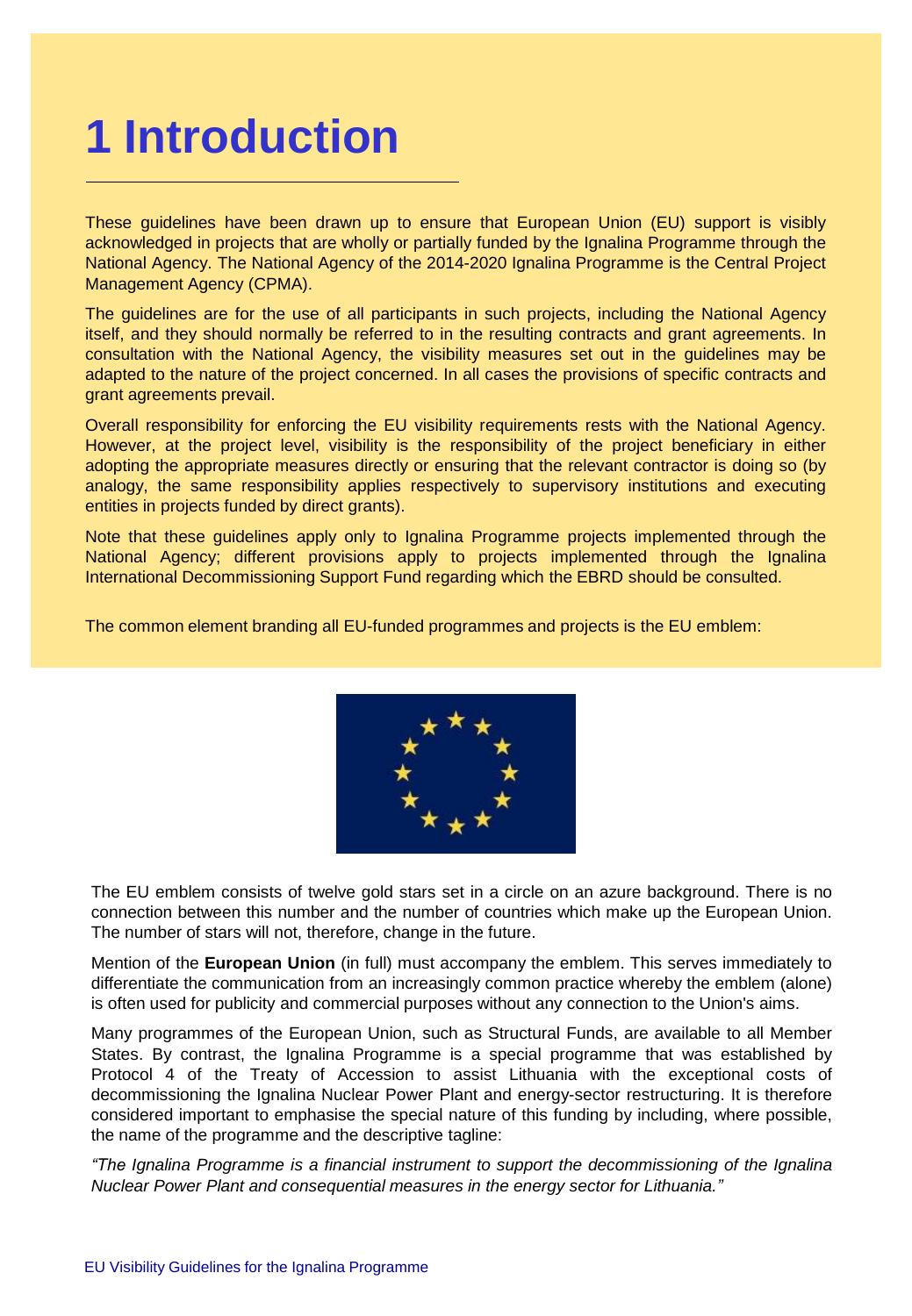#### **1.1 Geometry of the emblem**

The European emblem is a rectangular flag whose length is one and a half times its height. The stars are situated at equal intervals and form an invisible circle, the centre of which is the point of intersection of the diagonals of the rectangle. The radius of this circle is one-third of the height of the vertical side. Each of the stars has five points which are situated on the circumference of an invisible circle, the radius of which is one-eighteenth the height of the vertical side of the rectangle.



The stars are five-pointed and upright (with the one point vertically upward). They are laid out like the hours on the face of a clock. Common errors include placing the emblem upside down and rotating the circle of starts or the stars themselves.



#### **1.2 Colours of the emblem**



**PANTONE YELLOW (RGB: 255/204/000 hexadecimal: FFCC00)**

**PANTONE REFLEX BLUE (RGB:000/000/153 hexadecimal: 000099)**

The emblem has the following official colours:

- Pantone Reflex Blue for the surface of the rectangle.
- Pantone Process Yellow for the stars.

The international Pantone range is widely available and easily accessible.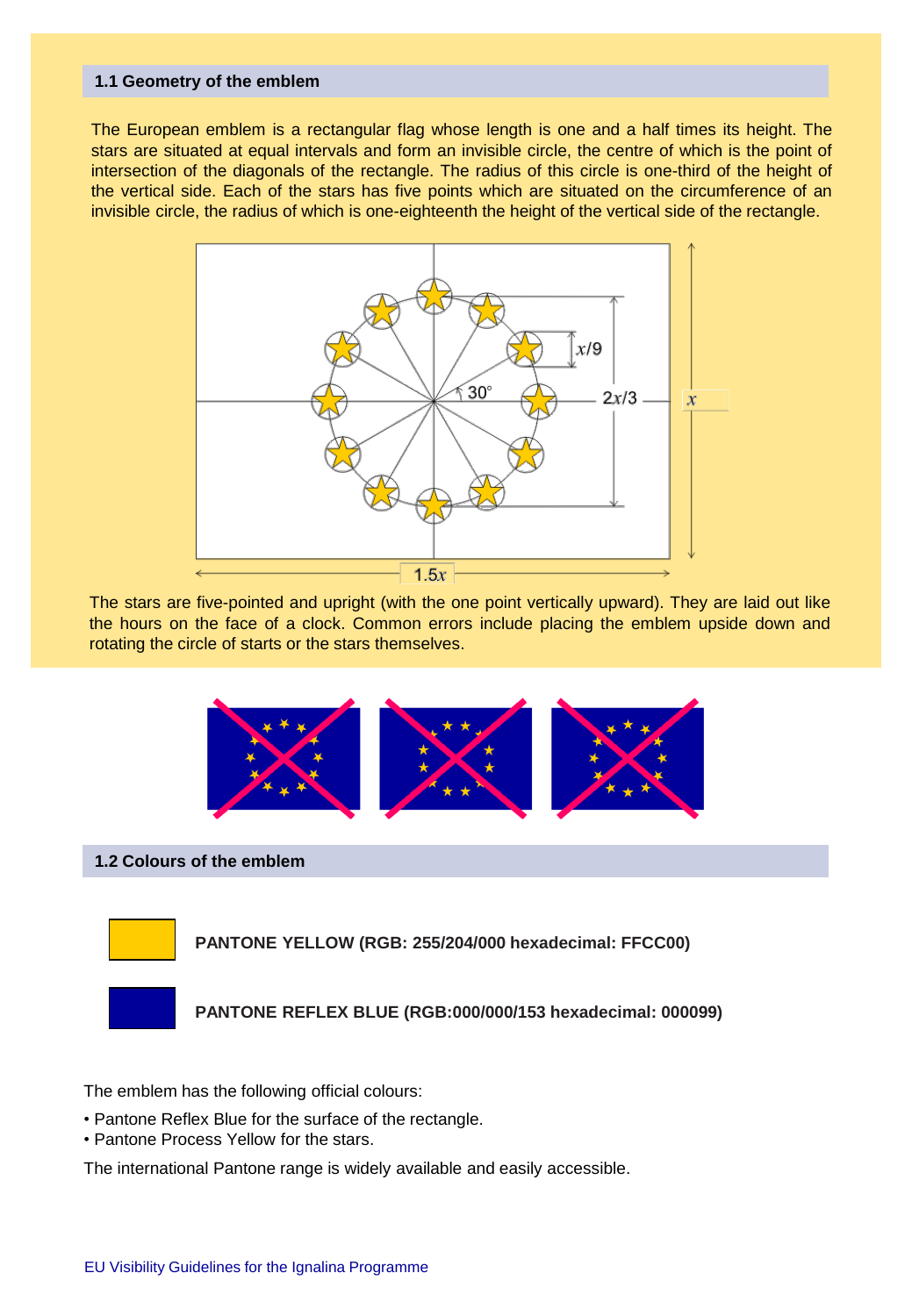#### **1.3 Single colour reproduction**

If only black is available, the rectangle should be outlined in black and the stars should be black on a white background. If the only colour is blue (preferably Reflex Blue), it should be printed at 100% as background with the stars left in white.



If the four-colour process is used, it is not always possible to obtain the two standard colours, but they can be approximately recreated. Pantone yellow is obtained by using 100% 'process Yellow'. Mixing 100% 'process Cyan' with 80% 'process Magenta' gives a colour very similar to the Pantone reflex blue.

#### **1.5 Backgrounds**

The emblem should preferably be printed on a white or lightcoloured background. Dark or multicolour backgrounds should be avoided, especially those involving a colour that clashes with the blue. Where a dark or multicolour coloured background is unavoidable, a white border with a thickness equal to 1/25th of the height of the rectangle must be used.

#### **1.6 Alterations**

When reproducing the EU emblem in newsletters and other graphic presentations it must be used in its entirety, without any alterations or additions made to it. Thus the EU emblem must not be shown to incorporate any flag or symbol of another country, donor or institution. Each should be presented separately from the other.



While most points on the standard colours that should be used in the EU emblem and on how to create this emblem are included in the present document, more detailed instructions can be found in the Interinstitutional style guide available from the following site:

http://publications.europa.eu/code/en/en-000100.htm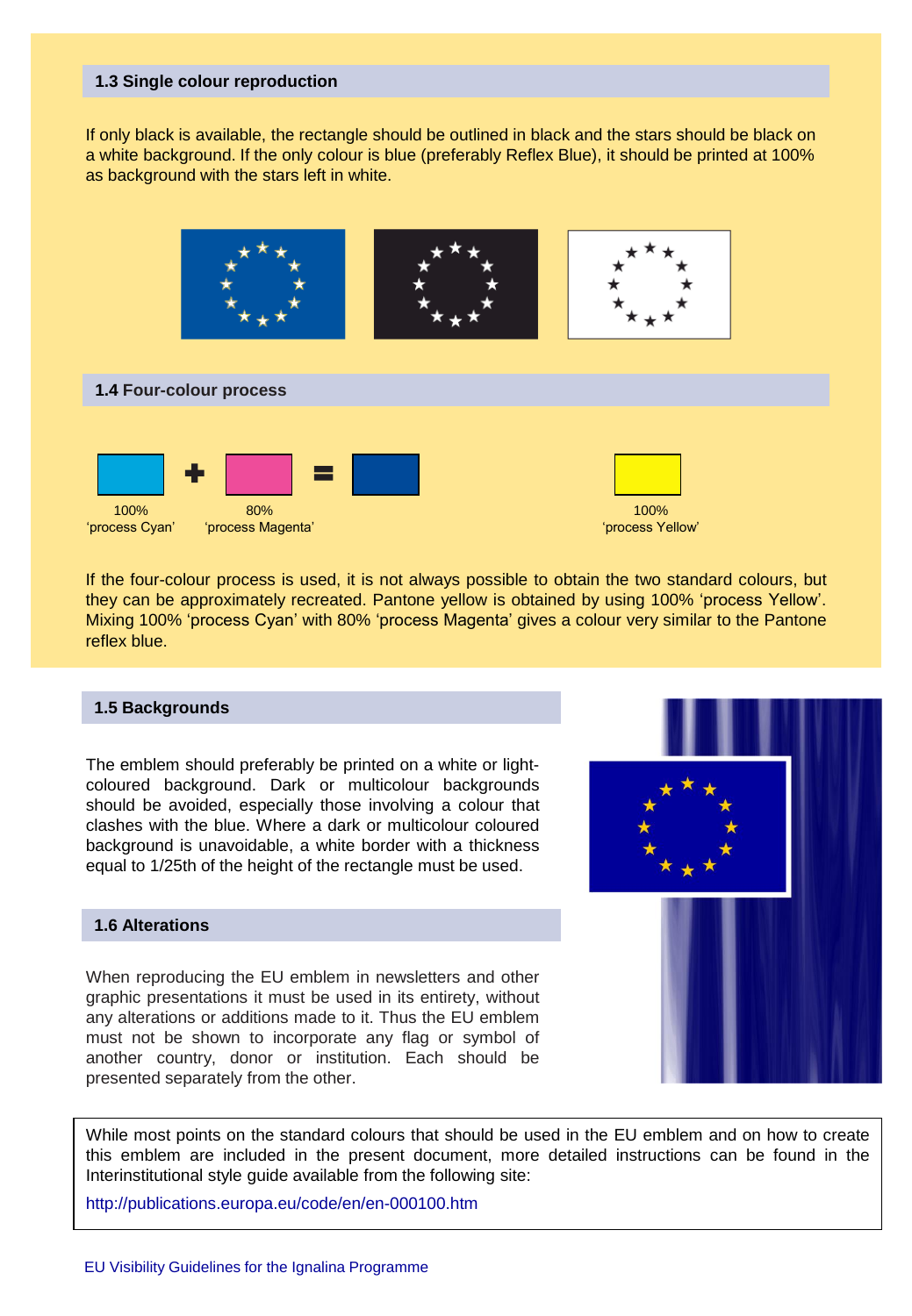## **2 Compulsory visibility**

Under the direction of the National Agency, beneficiaries and supervisory institutions are responsible for ensuring that adequate publicity is given to the support of the EU in the project to be implemented. The communication strategy must be defined in the corresponding contract or grant agreement or developed during its implementation. This communication strategy must use one or more of the communication tools set out below.

Some projects may continue to run after the EU-funded phase has been completed. In such cases, six months after the phase funded by the EU has finished, no EU symbol may be included in any communication tools of the project – with the exception of any commemorative plaques. However, the following sentence must be included instead, with the same prominence as was given to the EU emblem: "The initial phase <dates> of this project was supported by the Ignalina Programme of the European Union".

The table below summarises visibility requirements that are normally considered compulsory for the type of action concerned. Other visibility measures may be used in consultation with the National Agency according to the requirements of the project.

The same rules apply in the case of a project implemented under a grant. The form of the grant will determine the appropriate visibility. For example, where the grant is given to perform works, the corresponding guidelines for works should be respected.

Contractors and executing entities should be required to present in the final report of a project, the visibility measures adopted.

|                                           | <b>Infrastructure</b> | <b>Supplies &amp;</b><br><b>Equipment</b> | <b>Technical</b><br><b>Assistance</b> | <b>Events</b> |
|-------------------------------------------|-----------------------|-------------------------------------------|---------------------------------------|---------------|
| <b>Display panels</b><br>(Section 2A)     |                       |                                           |                                       |               |
| <b>Plaques</b><br>(Section 2B)            |                       |                                           |                                       |               |
| <b>Press information</b><br>(Section 2C)  |                       |                                           |                                       |               |
| Leaflet / brochure<br>(Section 2D)        |                       |                                           |                                       |               |
| <b>Stickers / Labels</b><br>(Section 2E)  |                       |                                           |                                       |               |
| <b>Web / Audio-visual</b><br>(Section 2F) |                       |                                           |                                       |               |

EU Visibility Guidelines for the Ignalina Programme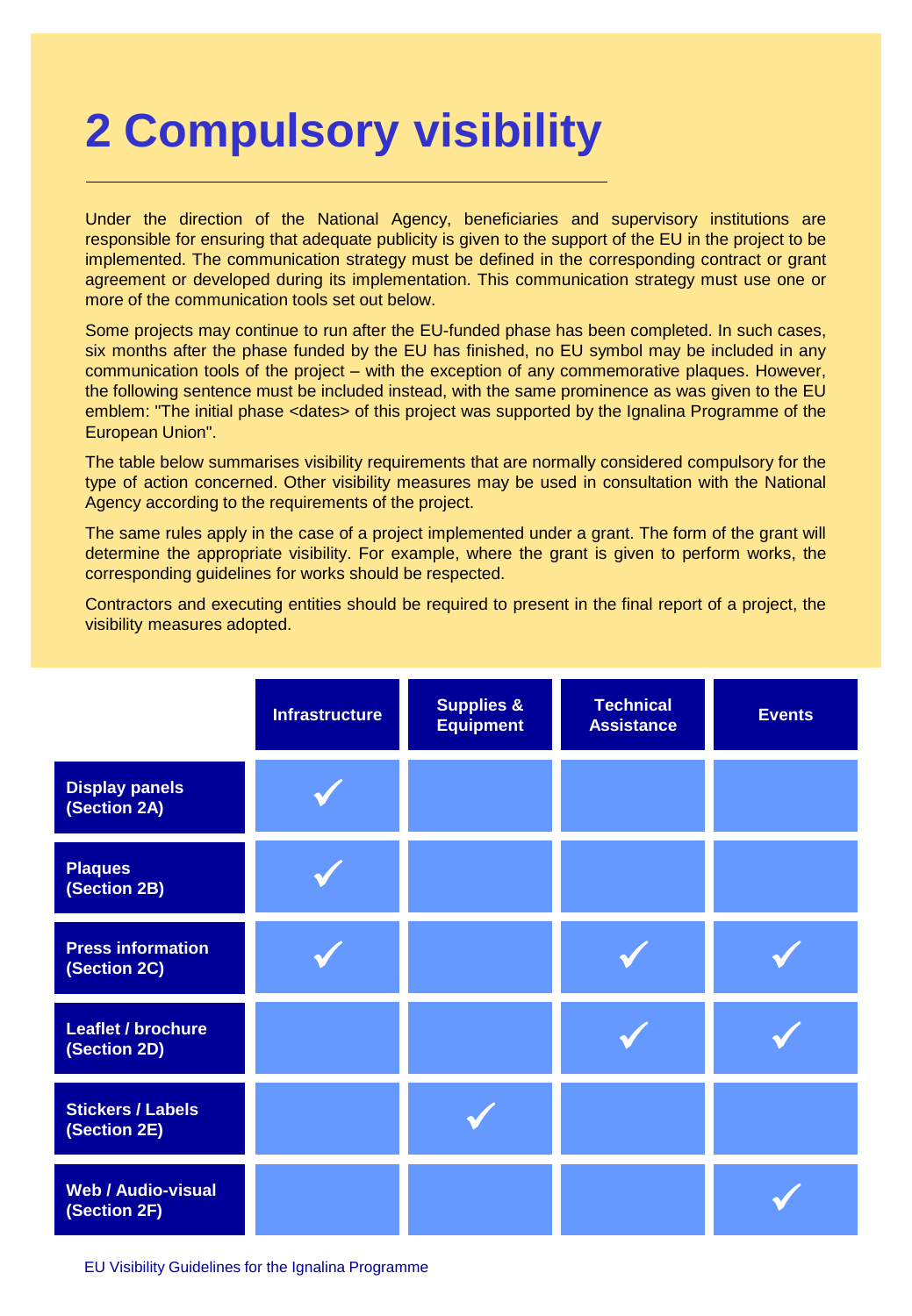### 2A Display panels

Infrastructure-related projects funded by the EU must be clearly identified by means of display panels describing the project. The number and size of display panels must be commensurate with the scale of operation and must be clearly visible, so that those passing are able to read and understand the nature of the project. The display panels must be erected beside access routes to the site where the project is taking place and must remain in place from the start of the project until six months after completion of the project.

Display panels may also be produced to promote the Ignalina Programme itself or an Ignalina Programme project at an exhibition or event, or at the entrance of a training centre or office reception. The size of panels may vary depending on the amount of information that needs to be conveyed, and whether the panel is intended to be portable or permanent. Low-cost panels can be made using self-adhesive lettering.

Below is explained the approach to be adopted under the Ignalina Programme. Display panels should generally have a white background with a dark blue or black line to separate the lower section. Other background colours may be permitted in agreement with the National Agency on condition that the lower section, where the emblem is placed, must always be white. The logos of the beneficiary and contractor are optional; if present, they should not exceed the dimensions of the EU emblem.

#### **2A.1 Ignalina NPP on-site infrastructure**

The majority of actions under the Ignalina Programme are likely to take place on the Ignalina NPP site. It is therefore especially important for there to be a consistent and coordinated approach to visibility on the site. Furthermore, within Lithuania the Ignalina NPP site is unique in having special language regulations permitting the use of Russian – the operating language of the plant.

The design of display panels should normally comply with the example shown. The description of the project should be in Lithuanian first with Russian below. The name of the European Union and the Programme should be in Lithuanian (or Lithuanian and Russian as shown overleaf). The logo of the National Agency should be on the right-hand side. Character sets should be chosen to be plain and legible (normally sans serif such as Arial); the name of the European Union should be in bold.

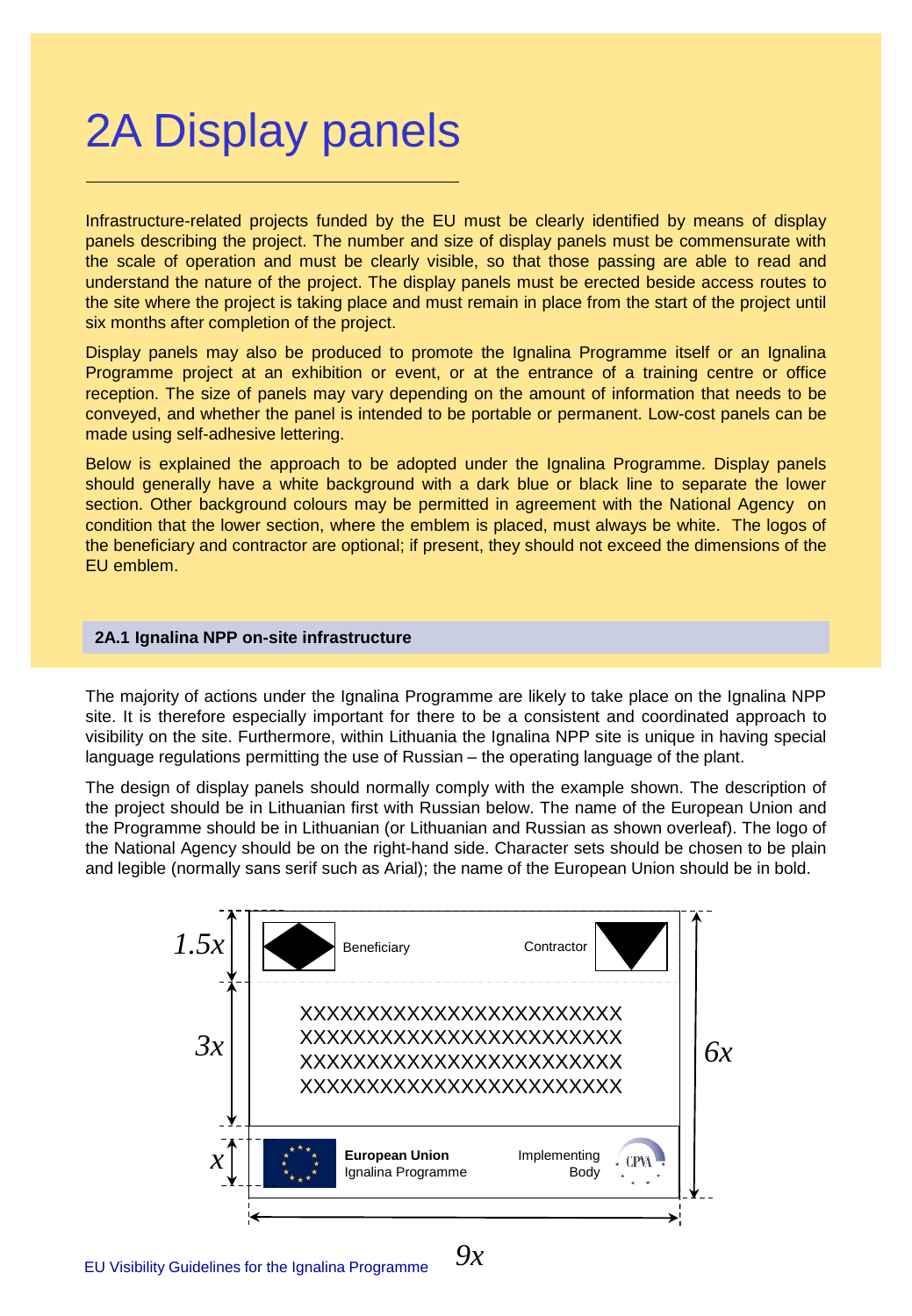Where a number of contractors are involved simultaneously in the same project, a compound display panel, such as that shown below may be used to describe the role of each contractor.



A compound display panel of this type is recommended in a public location where the actual activities take place within a restricted or enclosed area (such as dismantling within the plant).

#### **2A.2 Other infrastructure**

The format of display panels for off-site projects should be the same as for on site activities except that the Lithuanian language **only** must be used. Where the activities under a project are likely to cause inconvenience to the general public, start and end dates should be indicated.

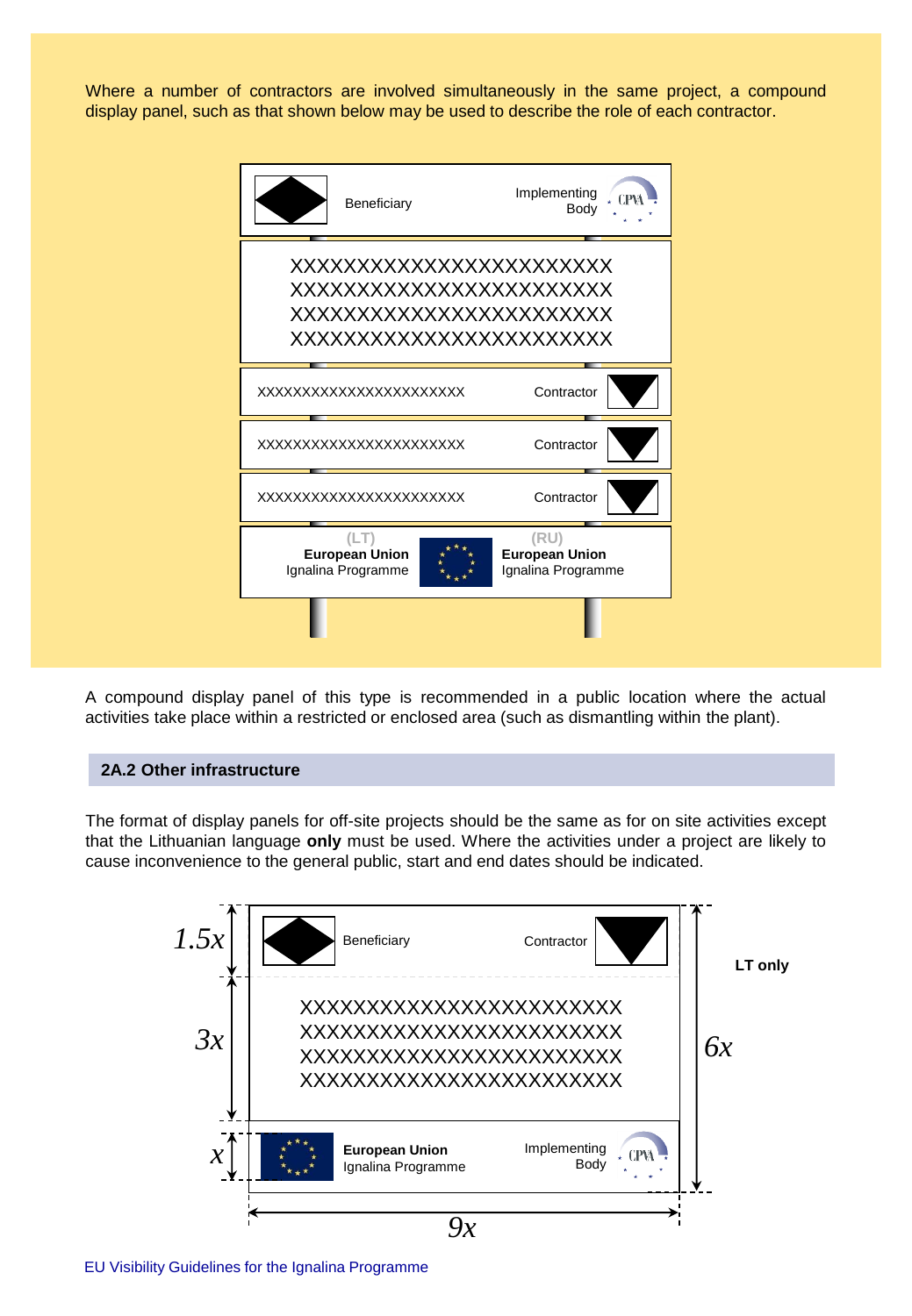#### **2A.3 Energy efficiency**

Actions in the field of energy are eligible for funding under the Ignalina Programme, in particular for the improvement of energy efficiency in the INPP Region. For this reason, a specific example display panel is included below.

Sample display panel for energy efficiency upgrading projects in INPP region.



#### **2A.4 Size of display panels**

The size of display panels will depend on the available site, but the following general guidelines based on project value should normally be respected.

Where activities under a single project are distributed between several sites, the display panel on the main or most important site (or the most prominent position related to the project) should respect the guidelines and those on other sites may follow the minimum size requirements.

Where the total duration of works at a site is less than 3 months or the total project value less than 100,000 euro, the use of a display panel is optional.

| $0.1 < 0.5$ MEUR           | $0.5 < 3.0$ MEUR           | $>$ 3.0 MEUR            |  |
|----------------------------|----------------------------|-------------------------|--|
| $\mathcal{X}_{\text{min}}$ | $\mathcal{X}_{\text{min}}$ | $\mathcal{X}_{\sf min}$ |  |
| 15 cm                      | 30 cm                      | 45 cm                   |  |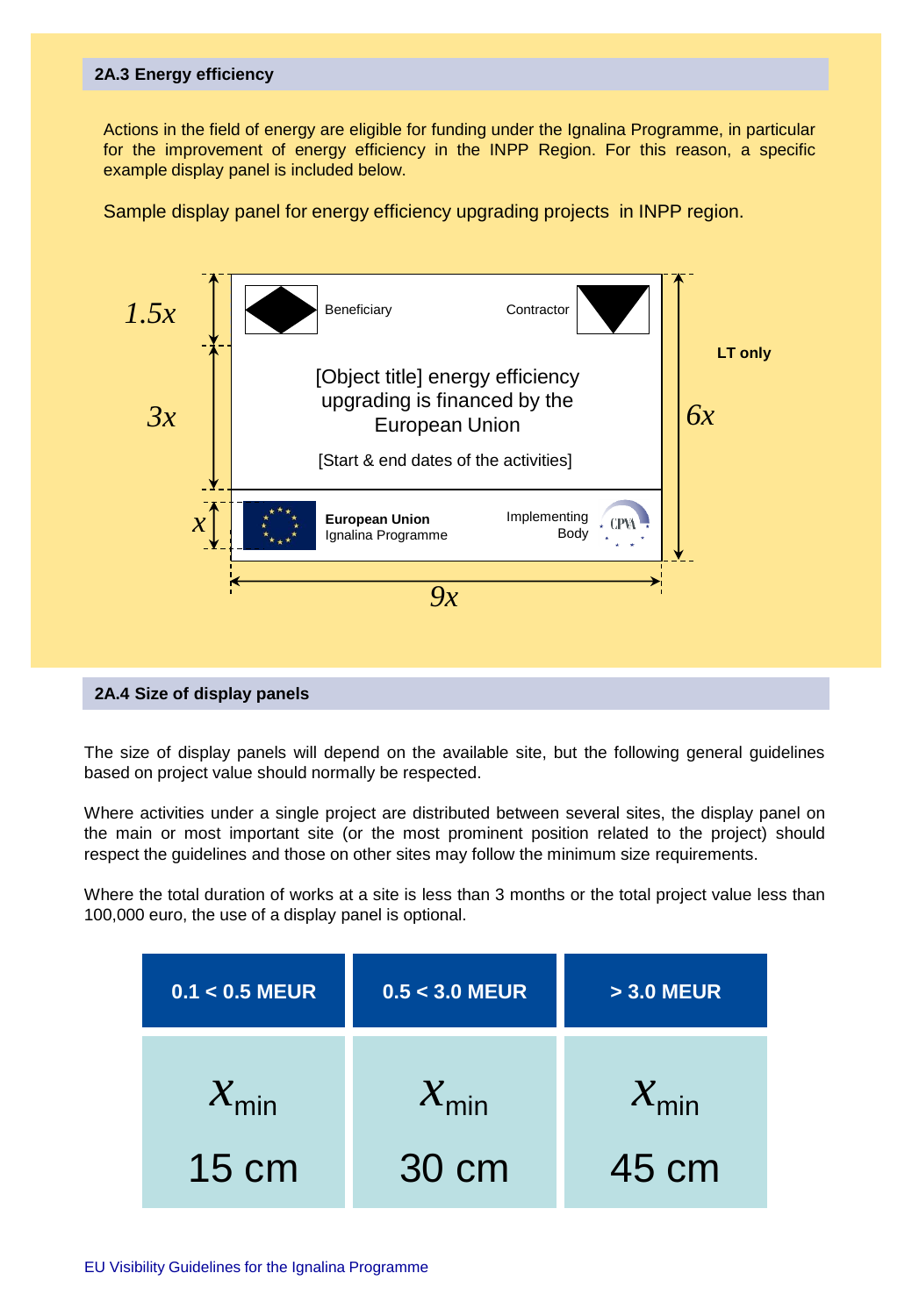### 2B Commemorative plaques

Permanent commemorative plaques are an effective way of acknowledging the involvement of the EU in the construction of permanent structures.

As part of the opening ceremony of permanent structures erected with EU funding or co-funding, a permanent plaque must be placed in the most visible part of the building, such as the main entrance or in front of the building. The plaque must contain the following sentence: *"This [name of the structure] was funded by the European Union"* (or equivalent) with the EU emblem placed underneath it.

Where appropriate the logo of a partner organisation or contractor may be included on the plaque; in this case the logo should be positioned on the lower right-hand side and the EU emblem should be on the lower left-hand side.

# Model plaque

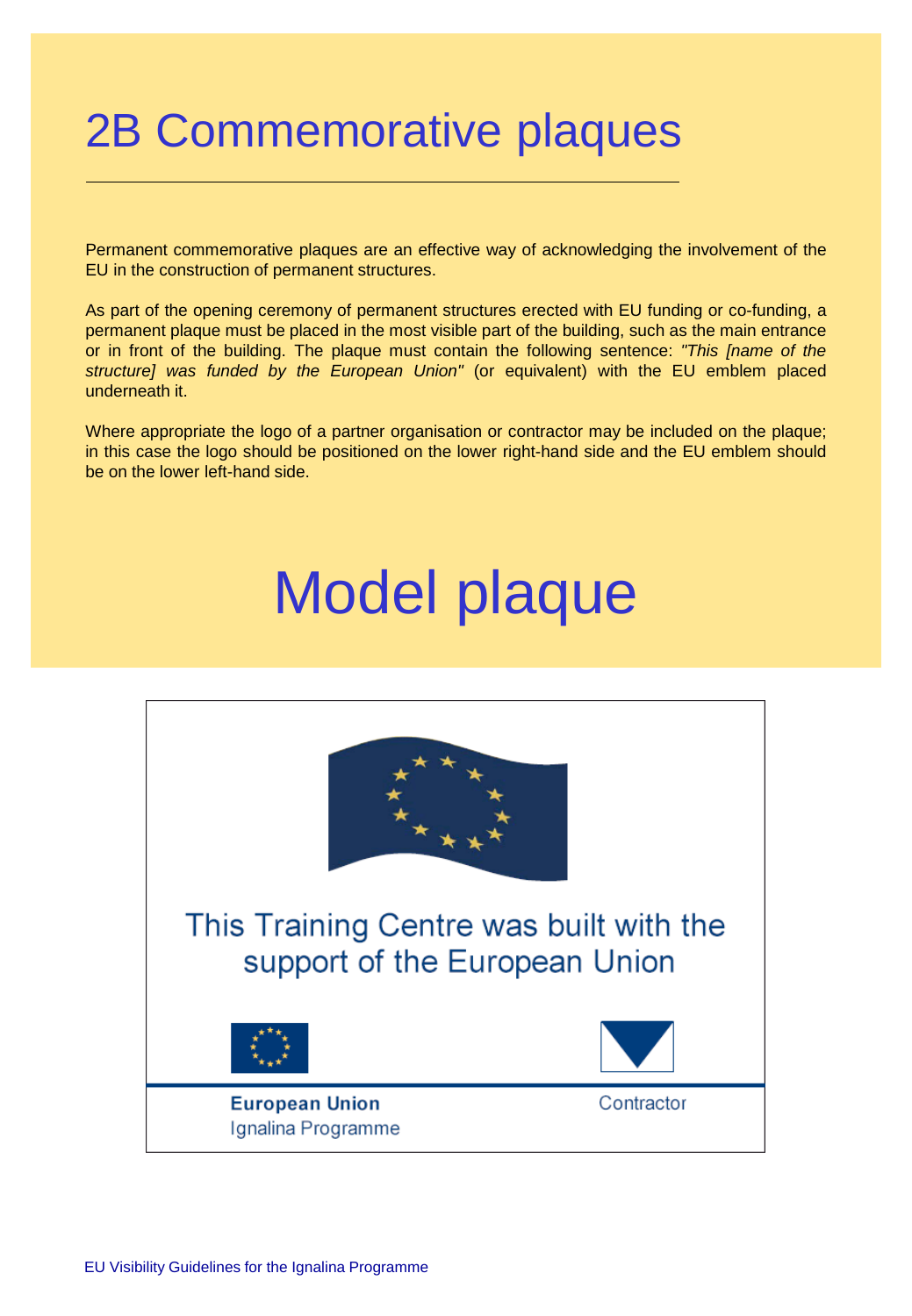### 2C Press information

Press information may take two forms: (1) a press release where it is expected that the project or activity is of sufficient public interest to attract journalistic attention; and (2) a paid-for announcement, most commonly in a locally published newspaper.

#### **2C.1 Press release**

The press release is an important form of written information that must be sent to journalists; it must be issued at the start of all projects – optional in the case of projects with a budget of less than 5 million euro (MEUR). The issue of press releases is normally the responsibility of the beneficiary or supervisory institution; general policy is that contractors/executing entities should not issue press releases or make public statements unless cleared with the beneficiary/supervisory institution.

The press release should include elements such as the purpose of the project, the beneficiaries, implementation though the National Agency, and any results achieved so far. The release must incorporate the EU emblem, and mention that funding was provided by the EU (the amount of EU funding in euro). If a press conference is planned, the press release must, where appropriate, include the name of any EU personality who will be present.

**A newsworthy press release should contain:** a heading, a strong leading paragraph summarising the essential facts, the main body of the story, quotes, some background information, and contact details for further information. The release must be dated at the top.

**The release should be kept to one side of an A4 page whenever possible**; if it is longer, *'more follows'* must be written at the bottom of every subsequent page. At the end of the document, make sure to write *'End'*. After *'End'*, the press release should provide the name of at least one person whom the journalist can contact for further information. Where possible, both an office and mobile phone number should be provided.

If a press conference is organised, the invitations must bear an EU emblem equal in size and prominence to that of the beneficiary institution. At the press conference itself, an EU flag must be displayed if other flags or symbols are being displayed.

An example press release template is shown on the following page. The press release may be issued on the usual letter template of the issuing institution. The precise format may vary, but must contain all the same key elements:

- the EU emblem;
- reference to the European Union and the Ignalina Programme;
- the tagline of the Ignalina Programme.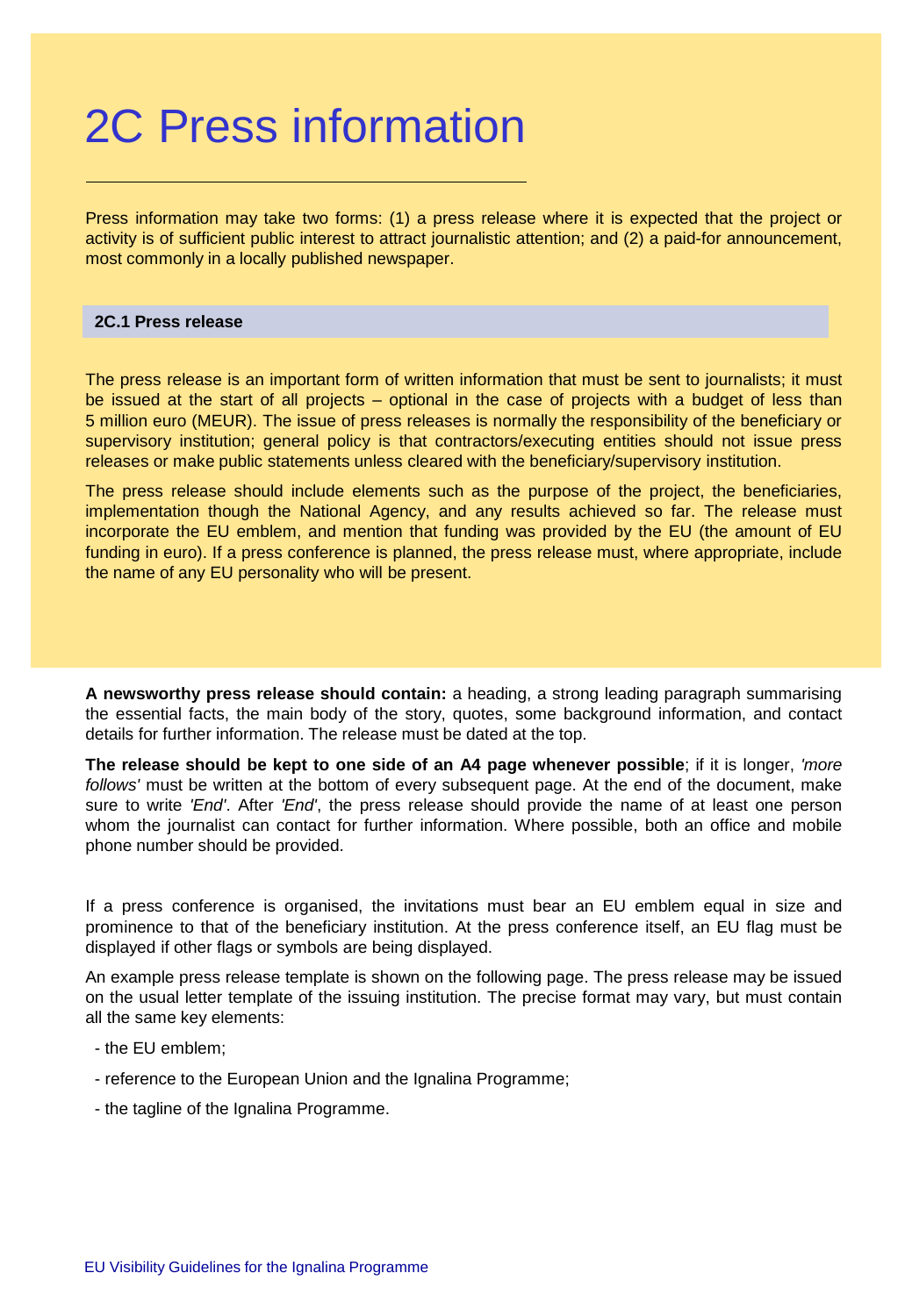# PRESS RELEASE

### (EXAMPLE TEMPLATE)



Beneficiary's letterhead

### **PRESS RELEASE**

*(Header)*

*(Footer)*



**This project is funded by the Ignalina Programme of the EUROPEAN UNION** 

The Ignalina Programme is a financial instrument to support the decommissioning of the Ignalina Nuclear Power Plant and consequential measures in the energy sector for Lithuania

#### **2C.2 Press announcement**

A press announcement is a useful visibility tool where the project or activities concerned will not be seen by the public, such as may often be the case for specialist services.

Care should be taken to identify the most appropriate newspaper in which to place the announcement so that it best addresses the identified target audience.

The recommended format for such announcements is to closely follow that of the press release above. In particular, the EU emblem, programme title and tagline must be included.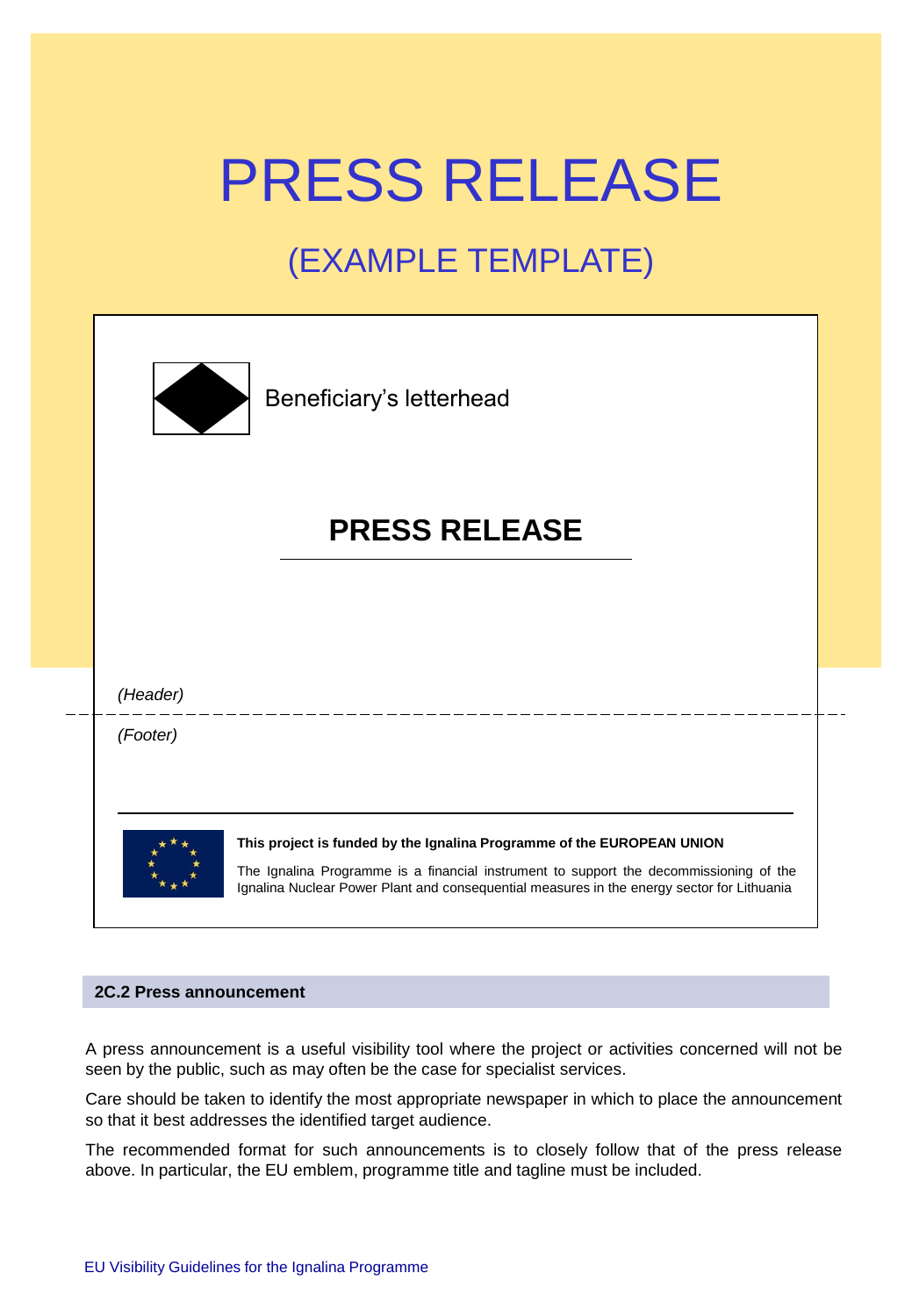### 2D Leaflets and brochures

Leaflets and brochures are a simple means of informing an audience of the purpose, progress or findings of an Ignalina Programme project.

In order to ensure visibility of the Ignalina Programme all leaflets and brochures produced must incorporate:

- The basic elements of the EU visual identity, i.e. the EU emblem and the disclaimer (see below)
- A definition of the EU and the Ignalina Programme.
- Project details, contact name, address, telephone, fax and email details.





Example leaflet and brochure (actual designs may vary)

The EU will not be responsible under any circumstances for the contents of communication items prepared by participants in Ignalina Programme projects. They must therefore include the following disclaimer in all publications:

*"This publication has been produced with the assistance of the European Union. The contents of this publication are the sole responsibility of <name of the author/ responsible institution> and can in no way be taken to reflect the views of the European Union."*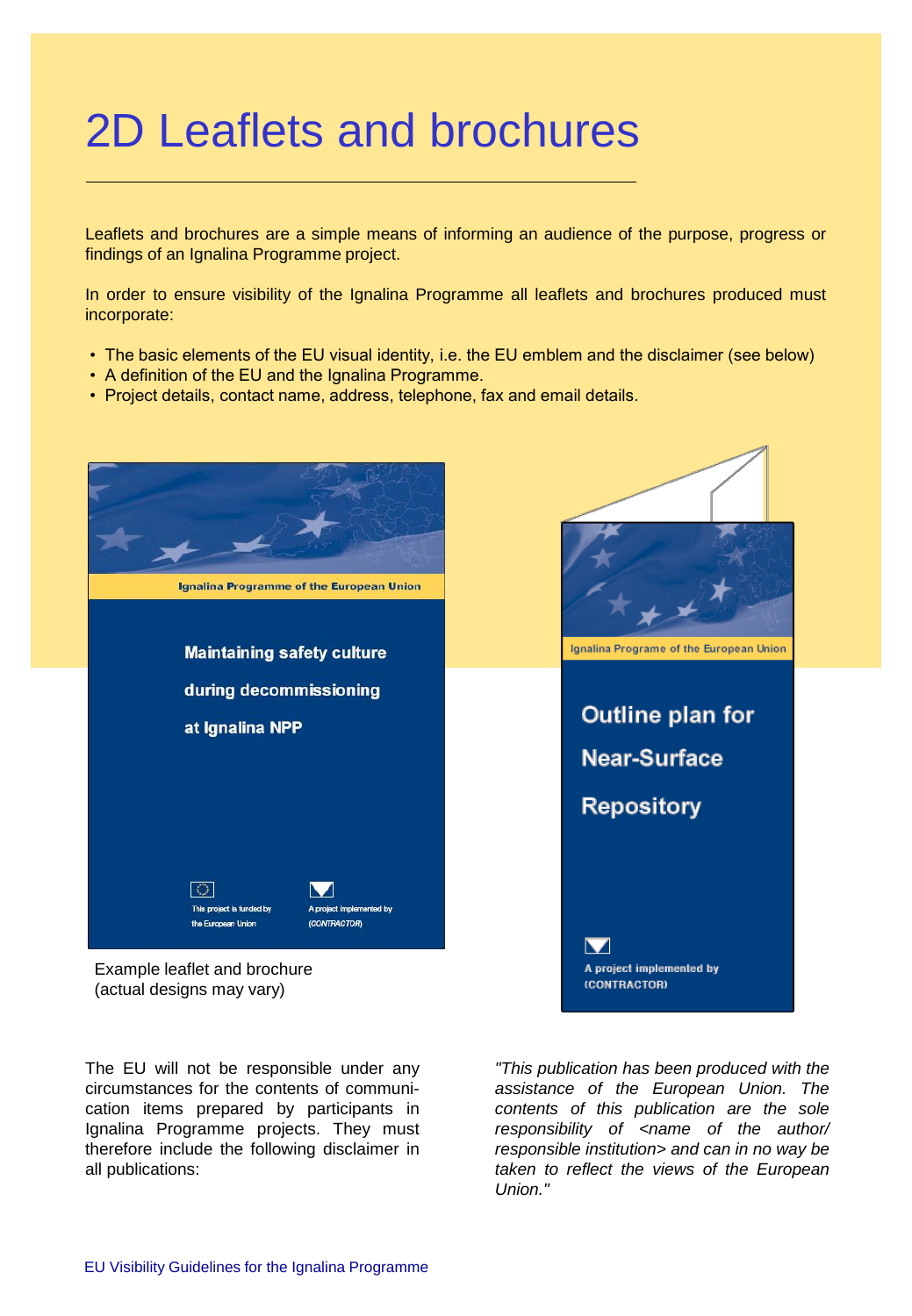### 2E Stickers and labels

All permanent equipment purchased under projects of the Ignalina Programme must, immediately upon its delivery to the beneficiary, be marked with a sticker or label in a prominently visible location to indicate the source of funding.

Marking equipment in this way is under the responsibility of the beneficiary. Examples of suitable formats for stickers and labels are presented below. Stickers and labels should normally be in Lithuanian, except on the Ignalina NPP site where they may be in Lithuanian and/or Russian.

The size of sticker should correspond to the size of tools or equipment marked. However, in all cases the height of the EU emblem on such stickers should not be less than 1.5 cm.



Financed by the **European Union** Ignalina Programme





Financed by the **European Union** Ignalina Programme

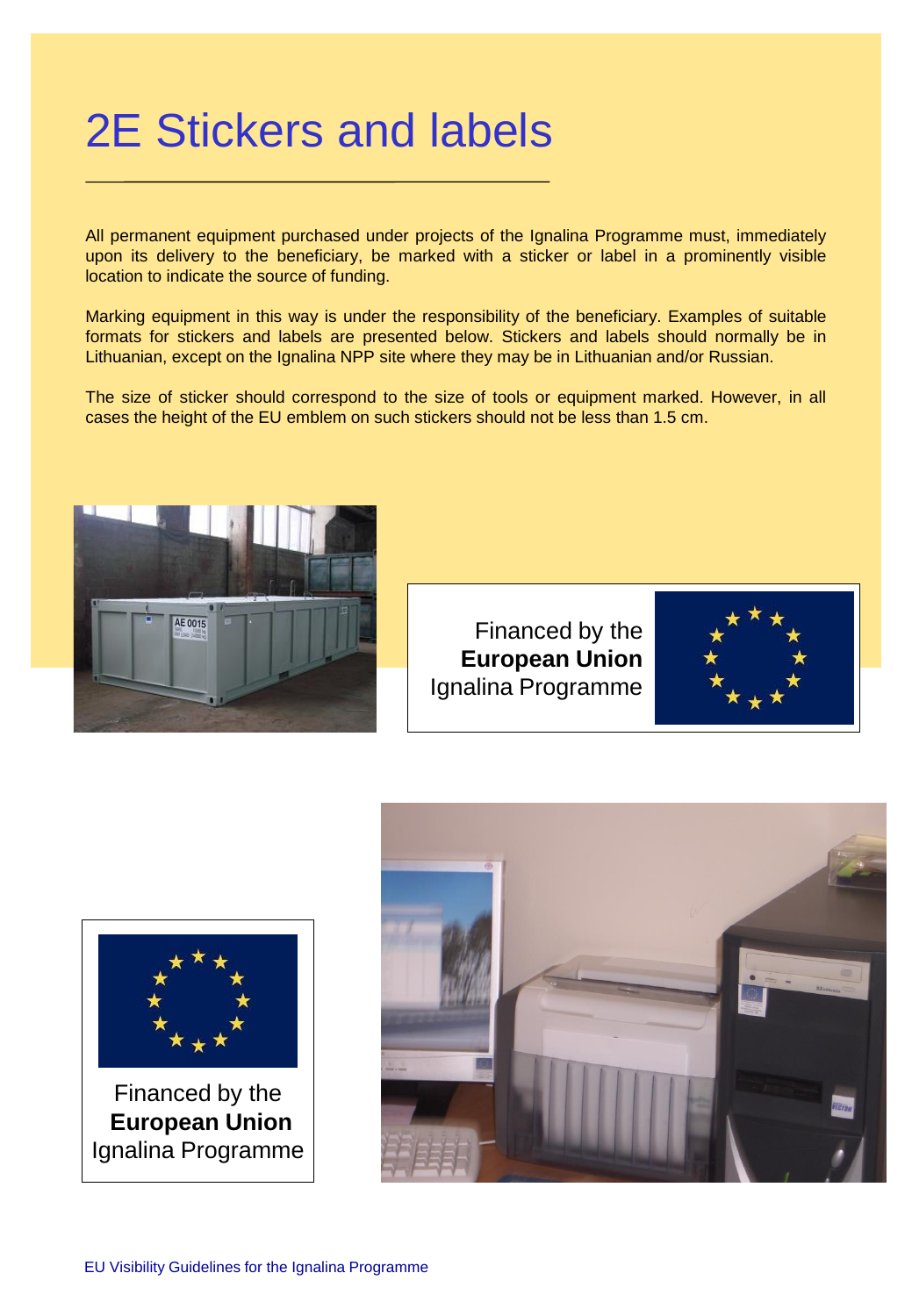### 2F Web pages & audio-visual

#### **2F.1 Web pages**

Web pages must be published when specified in the communication strategy of a project. A web site may be considered to be the most effective communication tool for some projects' targets. Concerning the EU emblem, the same visibility rules as for press releases are to be applied. Mention of the EU funding must be made in a similarly prominent place as for these other products.

A "last update" mention must appear at the bottom of each page. The disclaimer in Section 2D must also appear. A web page should not normally be used to publish electronic versions of printed documents: a shorter, easier-to-read version should be produced for this specific purpose. Web pages must be as simple and light as possible. Pictures are advisable to show the status or results of the project but their size and definition must be carefully studied not to overload the page or make it difficult to print.

All web sites related to EU-funded programmes must clearly refer to EU support. For projects funded through the National Agency, links should be provided to:

- www.europa.eu (the European Union)
- www.cpma.lt (the National Agency)

#### **2F.2 Audio-visual**

Audio-visual productions must be prepared as specified in the communication strategy of a project. They may be the very subject of an action.

The closing title sequence must include the EU emblem and mention of the European Union and Ignalina Programme. Duplicates in the final distribution format and in the professional format must be sent to the National Agency (CPMA).

Further information will be provided by the National Agency on request.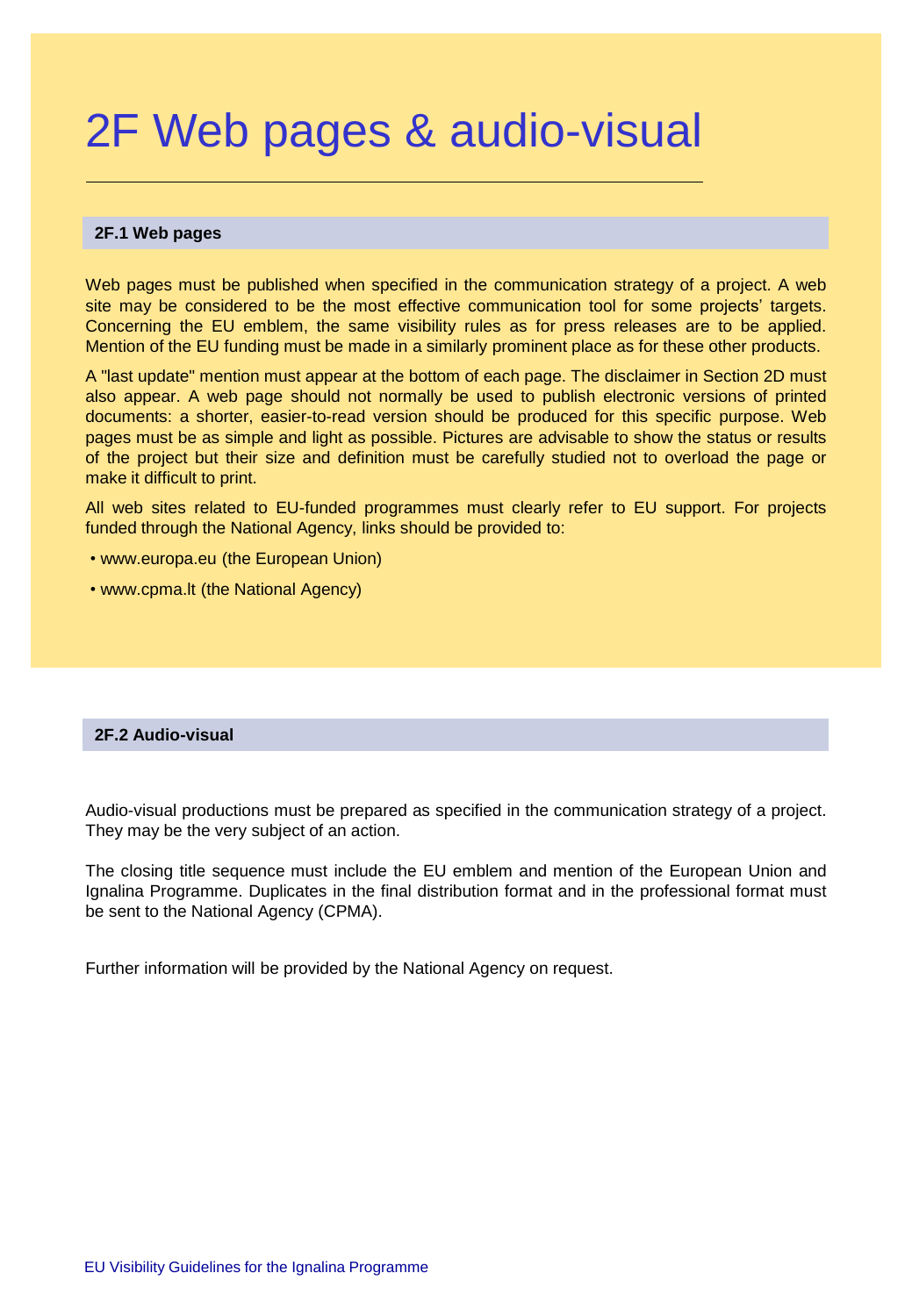# **3 Conditional visibility**

This section describes visibility requirements for non-compulsory activities where information is provided to the public about projects that have been funded, or co-funded, by the European Union Ignalina Programme. Examples of such activities include presentations at conferences and articles in professional journals which may be at the initiative of the project beneficiary or a contractor.

In all cases, it is required to acknowledge that funding was provided by the European Union Ignalina Programme. This requirement extends beyond the completion of the project.

The National Agency may be consulted regarding EU visibility for other non-compulsory public information activities.

#### **3.1 Conference presentations**

The EU emblem and the wording "[Co-]Funded by the **European Union** Ignalina Programme" shall normally appear in close proximity in the presentation, such as on the same slide, to the project described. Where this is not achievable, the same format may be used on introductory or closing slides making clear the scope to which this applies. The programme tagline may be omitted.

#### **3.2 Professional journals**

Funding or co-funding by the European Union Ignalina Programme and the name of the project beneficiary must be clearly mentioned. There is no requirement to use the EU emblem or programme tagline.